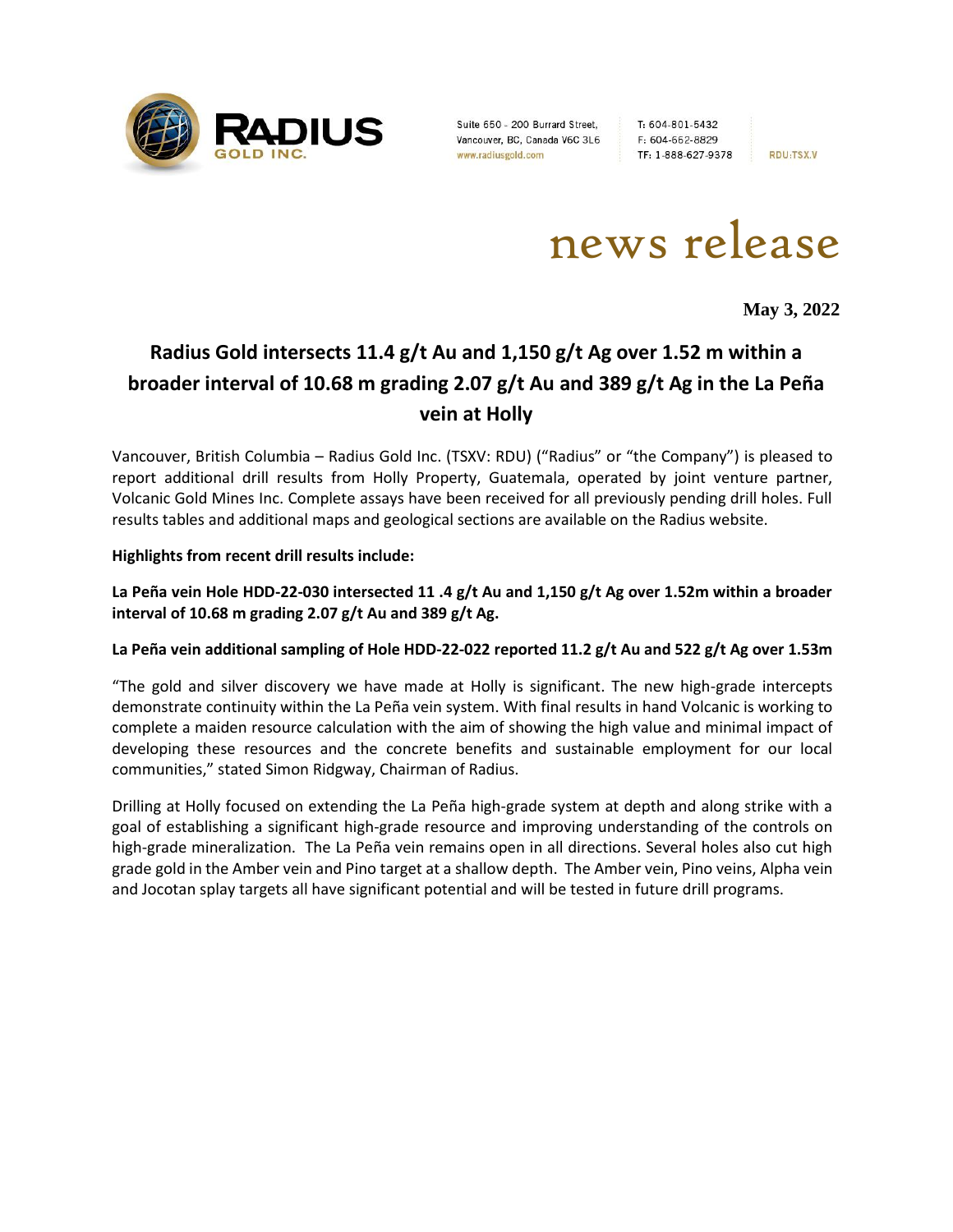

*Figure 1: La Peña Long Section with AuEq x Estimated True Width*

*Table 1: Holly Project: Recent drill hole assay results (HDD21-022\* new results from additional sampling)*

| <b>DRILLHOLE</b> | <b>FROM</b><br>(m)        | <b>TO</b><br>(m) | <b>INTERVAL</b><br>(m) | <b>Est. True</b><br><b>Width</b> | <b>GOLD</b><br>(g/t) | <b>SILVER</b><br>(g/t) | <b>Target</b> |
|------------------|---------------------------|------------------|------------------------|----------------------------------|----------------------|------------------------|---------------|
| HDD-21-022*      | 199.77                    | 201.30           | 1.53                   | 1.39                             | 11.20                | 522                    | La Peña       |
| HDD-21-024       | 56.42                     | 57.95            | 1.53                   |                                  | 0.011                | 207                    | <b>NE</b>     |
| HDD-21-025       | no significant intercepts |                  |                        |                                  |                      |                        | <b>NE</b>     |
| HDD-21-026       | 127                       | 130              | 3.00                   | 2.33                             | 0.41                 | 23                     | La Peña       |
| HDD-21-028       | 55.6                      | 57.95            | 2.35                   |                                  | 2.14                 | 97                     | Peña splay    |
| and              | 247.7                     | 248.75           | 1.05                   | 0.85                             | 2.75                 | 112                    | La Peña       |
| HDD-21-029       | 7.62                      | 10.67            | 3.05                   |                                  | 1.17                 | 344                    | Pino          |
| HDD-22-030       | 7.62                      | 14.3             | 6.68                   |                                  | 1.92                 | 3                      | Peña splay    |
| Including        | 9.15                      | 12.6             | 3.45                   |                                  | 3.54                 | 3                      | Peña splay    |
| HDD-22-030       | 28.8                      | 29.8             | 1.00                   | 0.71                             | 8.64                 | 10                     | Amber         |
| HDD-22-030       | 160.12                    | 170.8            | 10.68                  | 9.81                             | 2.07                 | 389                    | La Peña       |
|                  |                           |                  |                        |                                  |                      |                        |               |
| including        | 161.65                    | 163.17           | 1.52                   | 1.40                             | 11.40                | 1150                   | La Peña       |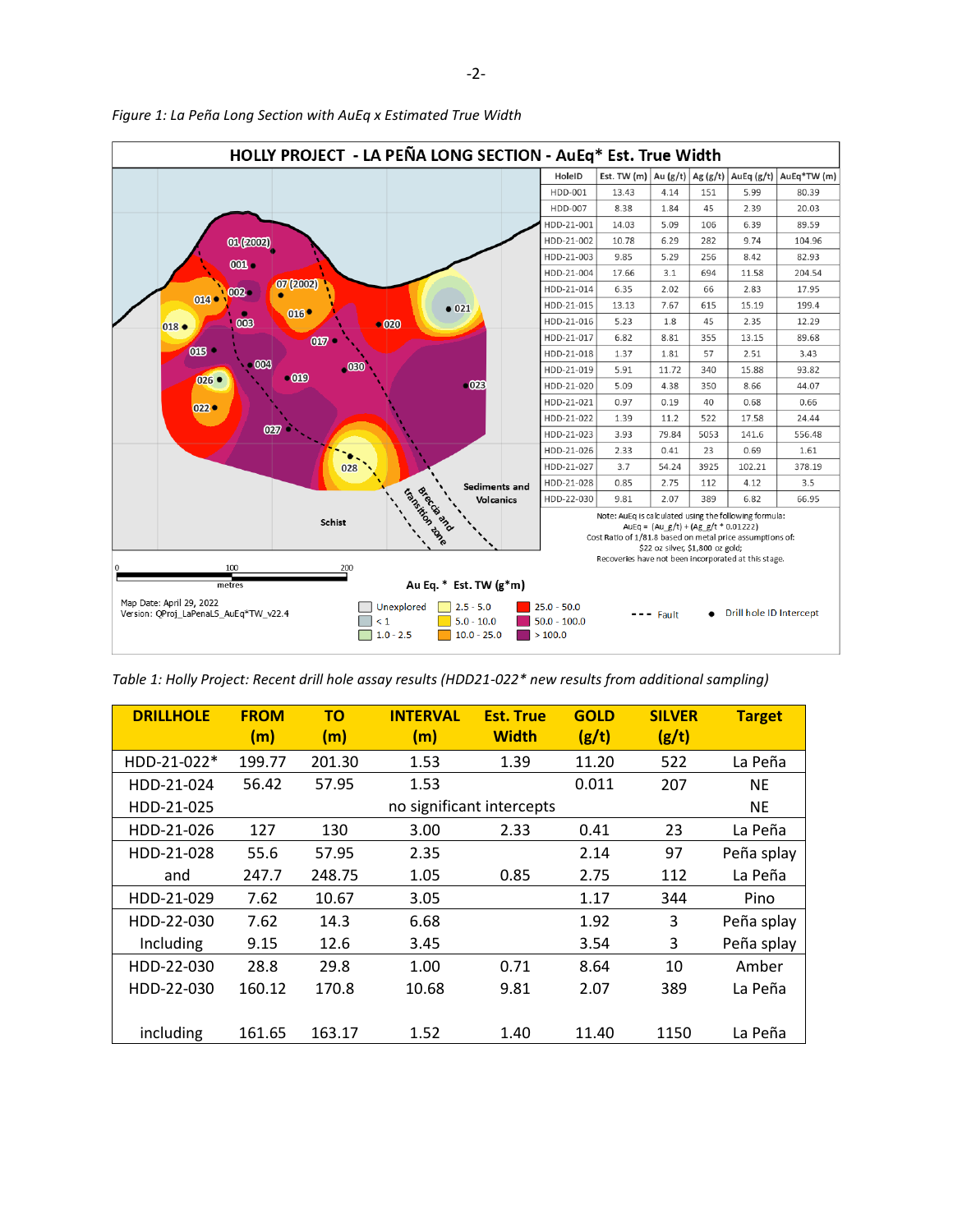#### **Future work**

The Company's JV partner, Volcanic Gold Mines Inc., is working on a maiden resource calculation and will follow that with a preliminary economic analysis aimed to show that the high-grade La Pena vein deposit could be mined from underground, causing minimal surface disruption. It is envisaged that trucking of high-grade ore to a nearby mill could minimise on-site processing and associated costs and impacts. The strategy is to calculate an approximate value of the deposit and potential income and be able to offer concrete benefits and much needed long term employment opportunities to the local communities. The Company expects the Holly project can grow significantly through exploration, but at this time it is important to define clearly the opportunity and potential impact of the project to all stakeholders. We plan to establish significant value at Holly for all the stakeholders.

Elsewhere in Guatemala the Volcanic is evaluating the land position optioned from Radius on in May 2020. Several areas of significant promise have been identified and Volcanic is in the process of getting those concessions granted and drill permitted.

#### **Technical Information**

Bruce Smith, M.Sc. (Geology), a member of the Australian Institute of Geoscientists, is Radius' Qualified Person as defined by National Instrument 43-101 - Standards of Disclosure for Mineral Projects. Mr. Smith has 28 years of mineral exploration experience and has prepared and approved the technical information contained in this news release.

#### **Quality Assurance and Quality Control**

Industry standard procedures for diamond core drilling and analysis were followed. Drilling is carried out using NQ and HQ size tooling. Drill core is cut in half using a rock saw with one-half of the core then taken as a sample for analysis. Sample intervals are generally 1m intervals, producing samples of between 2 to 9 kg. Half-core samples were initially processed at a Volcanic Gold preparation facility. The half core samples underwent primary crushing and split to produce a 250g sample under the supervision of a company geologist and qualified person. The split sample was then air shipped to certified ALS laboratories in Vancouver for further preparation and assay. All samples are fire assayed for Au and are analyzed for Ag and multi-elements using method code ICP following a four-acid digestion. Overlimits are analyzed using an appropriate method. Multi-element geochemical standards and blanks are routinely entered into the drill core sample stream to monitor laboratory performance. Quality control samples submitted were returned within acceptable limits.

## **Terms of Guatemala Radius Gold and Volcanic Gold Mines option**

Pursuant to an option agreement signed in May 2020, Volcanic can earn a 60% interest in Radius' Holly and Banderas projects by spending the cumulative amount of US\$7.0 million on exploration of the properties within 48 months from the date of the agreement. In accordance with the Option terms, Volcanic spent an initial US\$1M on exploration within the 12 months of receiving the required drill permits, which expenditures included a minimum 3,000m of drilling on the properties.

Following the exercise of the Option, Volcanic will enter into a standard 60/40 Joint Venture in order to further develop the Properties. Volcanic has also been granted an exclusive right to evaluate all other property interests of Radius in Guatemala with a right to acquire an interest in any or all other such properties on reasonable terms.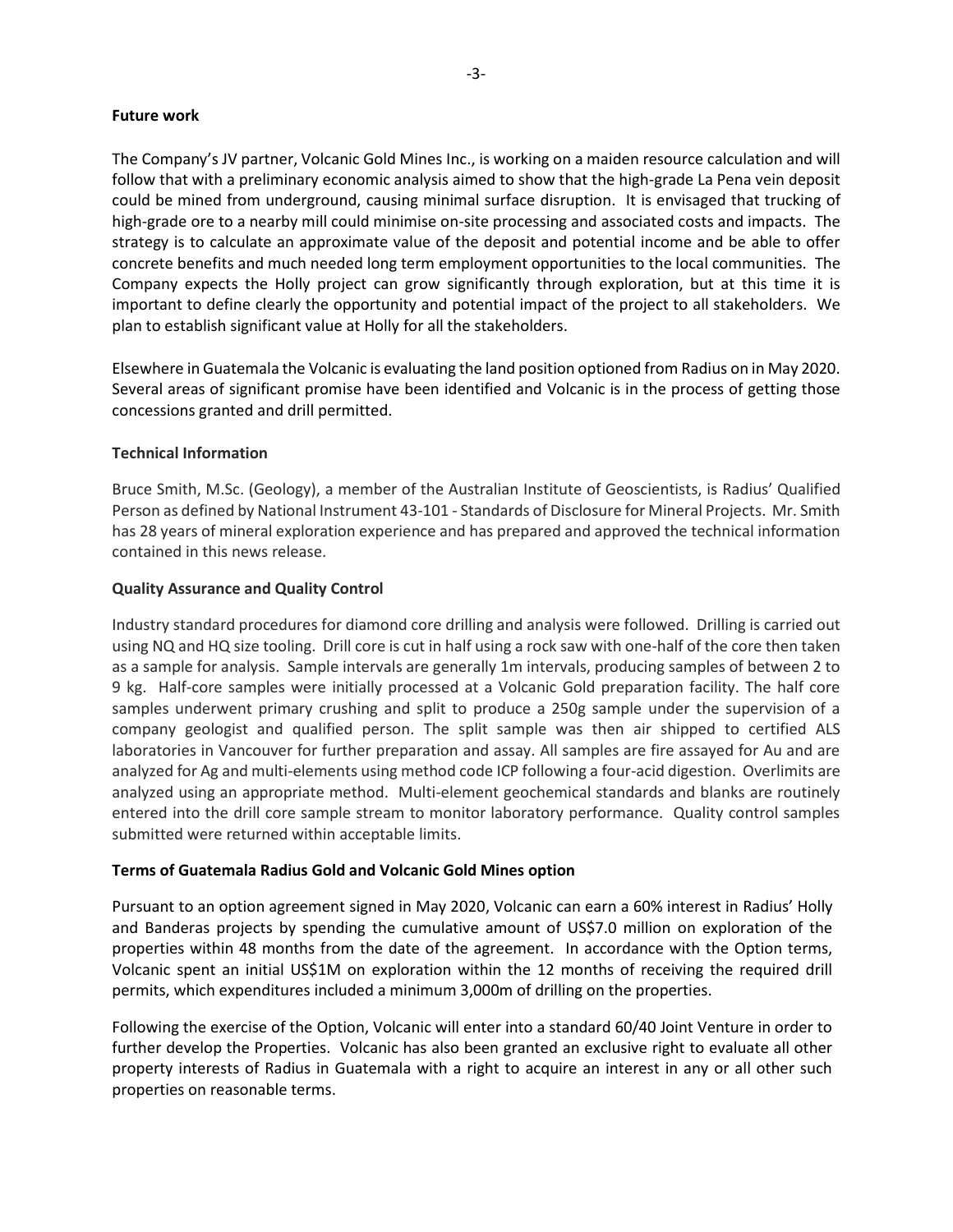#### **Radius Gold Inc.**

Radius has a portfolio of projects located in Mexico, United States and Guatemala which it continues to advance, utilizing partnerships where appropriate in order to retain the Company's strong treasury. At the same time, management is seeking out additional investment and project acquisition opportunities across the globe.

ON BEHALF OF THE BOARD

Bruce Smith President and CEO

Symbol: TSXV-RDU

Contact: Bruce Smith 200 Burrard Street, Suite 650 Vancouver, BC V6C 3L6

Tel: 604-801-5432; Toll free 1-888-627-9378; Fax: 604-662-8829 Email: info@goldgroup.com Website: www.radiusgold.com

*Neither the TSX Venture Exchange nor the Investment Industry Regulatory Organization of Canada accepts responsibility for the adequacy or accuracy of this release.*

#### **Forward-looking statements**

*Certain statements contained in this news release constitute forward-looking statements within the meaning of Canadian securities legislation. All statements included herein, other than statements of historical fact, are forwardlooking statements and include, without limitation, statements about the results of exploration work and future plans at the Company's Guatemala properties. Often, but not always, these forward looking statements can be identified by the use of words such as "estimate", "estimates", "estimated", "potential", "open", "future", "assumed", "projected", "used", "detailed", "has been", "gain", "upgraded", "offset", "limited", "contained", "reflecting", "containing", "remaining", "to be", "periodically", or statements that events, "could" or "should" occur or be achieved and similar expressions, including negative variations.*

*Forward-looking statements involve known and unknown risks, uncertainties and other factors which may cause the actual results, performance or achievements of the Company to be materially different from any results, performance or achievements expressed or implied by forward-looking statements. Such uncertainties and factors include, among others, whether the planned exploration and analysis work at the Company's Guatemala properties will proceed as intended; changes in general economic conditions and financial markets; the Company or any joint venture partner not having the financial ability to meet its exploration and development goals; risks associated with the results of exploration and development activities, estimation of mineral resources and the geology, grade and continuity of mineral deposits; unanticipated costs and expenses; and such other risks detailed from time to time in the Company's quarterly and annual filings with securities regulators and available under the Company's profile on SEDAR at [www.sedar.com.](http://www.sedar.com/) Although the Company has attempted to identify important factors that could cause actual actions, events or results to differ materially from those described in forward-looking statements, there may be other factors that cause actions, events or results to differ from those anticipated, estimated or intended.*

*Forward-looking statements contained herein are based on the assumptions, beliefs, expectations and opinions of management, including but not limited to: that the Company's stated goals and the planned exploration and development activities at its properties will be achieved; that there will be no material adverse change affecting the*